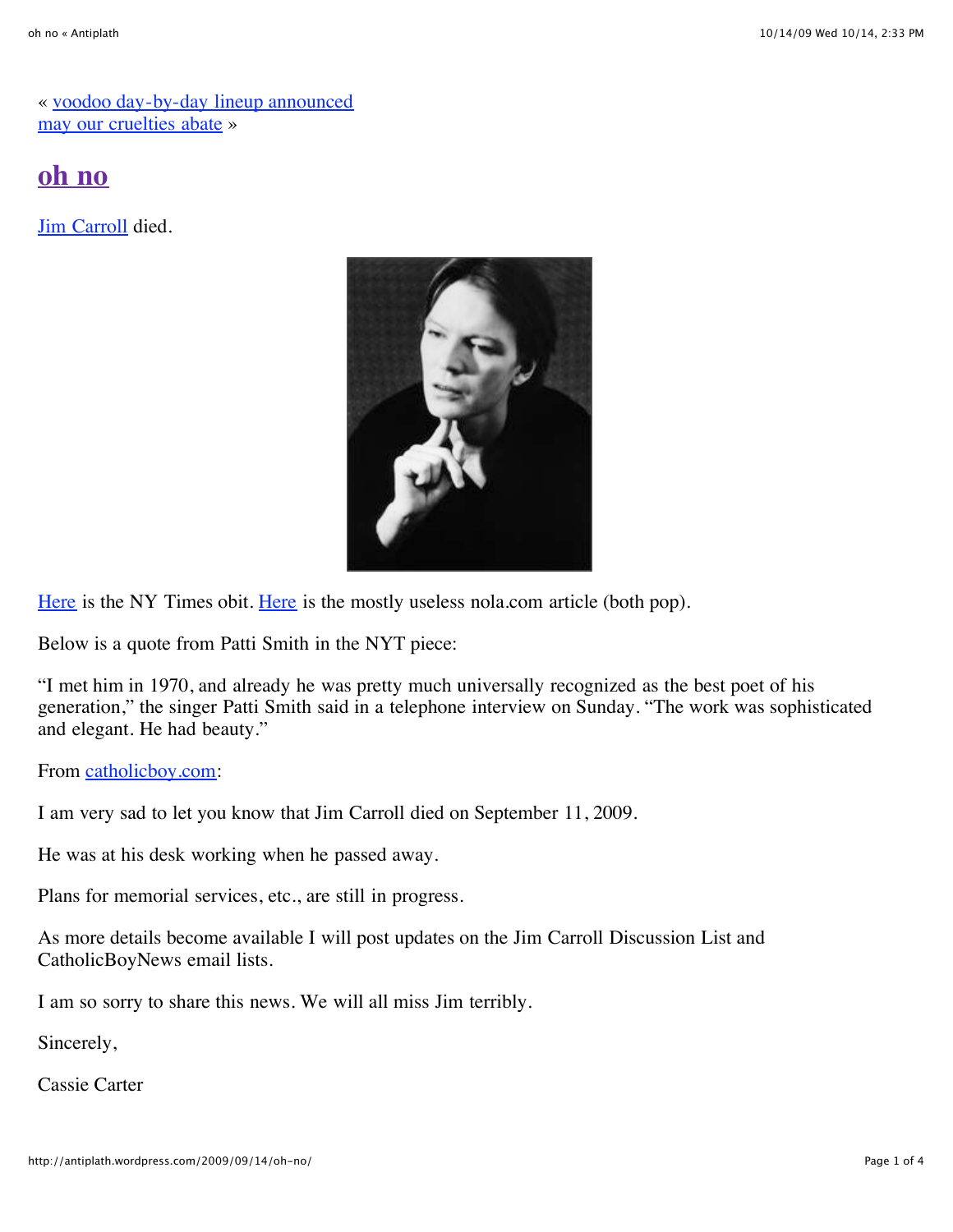#### My Jim story:

I met Jim Carroll in 2002 when he gave a reading at the Shim Sham – what is now One Eyed Jack's - in the French Quarter. His reading was – and I really hate using this word because it \*always\* sounds cheesy but it's the only one that fits – profound. It gave me chills, like when you hear Aretha Franklin on a really great stereo system. Afterward, some street kids gathered 'round him while he gave a little talk and answered questions about life, poetry, whatever came up. He gave the air of being an extremely genuine, sensitive and also sad person. He considered all questions seriously, even the too-personal ones that were clearly meant to piss him off, and thought a minute before answering. He thanked them repeatedly for coming out to see his reading… he was disarmingly modest for a rock star poet, and quite the professional.

I waited for him to finish his Q&A session at the bar. I was determined to wait all night if necessary; this was Serious Business™, a once-in-a-lifetime chance to meet my favorite living poet. When he approached the bar an hour or so later, I offered to buy him a beer but he declined. I (embarrassed, more than a little drunk at that point since I'd been slamming beers for two hours to calm my nerves) gave him a poem I'd written for/to him that ended up in my thesis and has since been published, "Letter to Jim." If I can find/retrieve a copy, I will post it.

He shyly took the poem, glanced at his name on the envelope and stuffed it in his leather jacket pocket. I wonder if he ever read it. I remember thinking maybe he'd read it on the plane back up if he got bored. Then he started complaining about the weather in New York (it was winter, and especially cold that year) and talked about how shaken up the city still was, how weird it felt (*weayd*, he pronouced it). This was not long after 9/11. I asked him if he was in the city when it happened. He looked deeply disturbed; I can only compare the look on his face to the look people had right after Katrina, when asked about their experience.

I felt strongly, irrationally compelled to protect him somehow, or to just hug him. Like when you see someone on the street or at a party, and they have this look you recognize – fear, loneliness, or just sort of lost – and you feel an impulse to hug them, shield them, because you recognize your own humanity in them – that sort of feeling. I got it, strongly, while talking with him. In a way, it broke my heart. Because I felt like I couldn't do anything about it. I thought maybe it was because we're both poets, that we share that extra piece that makes us a little different – hypersensitive, quickly fatigued, extremely receptive and easily influenced – maybe that was what I was recognizing in him, but I can't be sure. Who knows. He just looked so fragile and shaken. And yes, a little like David Bowie.

I asked him about Cassie, his agent, and how he was liking New Orleans this visit. He said he liked New Orleans and grinned, but that he missed New York. I can't remember who left the bar first, me or him. I do remember that my boyfriend at the time was petrified that I was going to run away to New York with Jim Carroll, and it was indeed a legitimate fear, at least on my end… I was sort of obsessed with him for five years. heh.

But never mind the man and his own delicate grace; that same beauty is evident throughout his poetry. He's written some excruciatingly gorgeous lines. I recommend [Void of Course](http://www.amazon.com/Void-Course-Poets-Penguin-Carroll/dp/0140589090). It's awesome. It should be required reading for all poets.

What impressed me most about Jim... well, he impressed me in many ways, but one of the most incredible things about him was that he was completely self-taught. He was one of those rare souls who is born knowing how to write great poetry. That's a once in a generation deal. Jim had a rare gift and, as much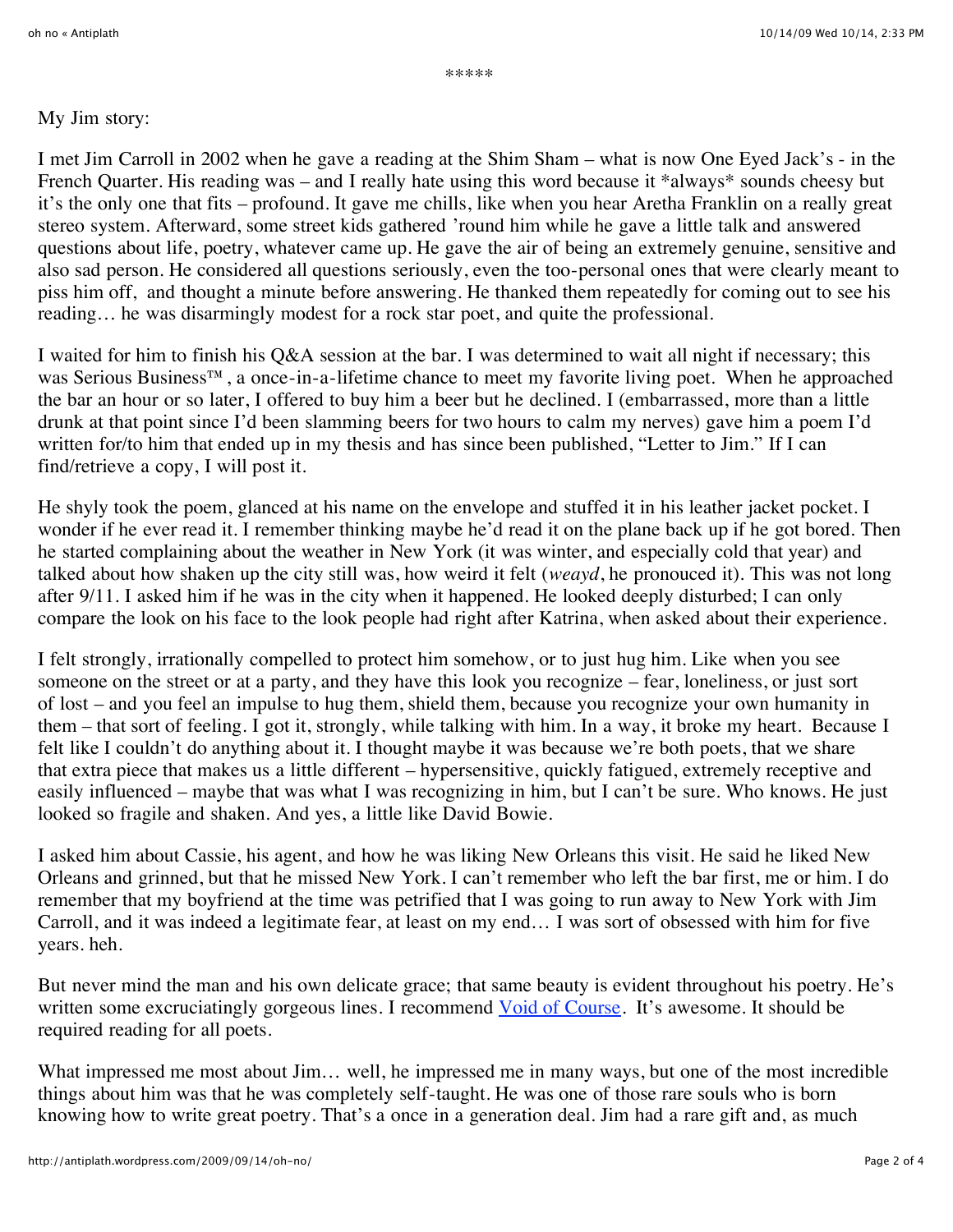acclaim as he's received, he deserves more. I am so glad we were alive at the same time, that I got to meet him, even if I did make an ass of myself and go total Fangirl on him. I am so glad he got off hard drugs and lived to be 60.

He was such a badass, too, a punk rocker in the 70s. He had the air of an old rock star.

He was fucking sexy. He made *poetry* sexy.

What's strange is that I was just thinking about him this morning. I found this old, unlabeled burned CD and was listening to it when a spoken word piece of his called "The Sun" came on. I was happily surprised, and wondered how he was doing while I was blow drying my hair. The last line of the poem goes: [when faced with a choice between two beautiful things], *I have always chosen the lesser majesty*. "Me too, Jim," I thought, and ran a comb through my hair. *I prefer the moon over the sun, too. Or maybe the moon prefers me.* I thought about that line – *I have always chosen the lesser majesty* – and its implications all the way to the office.

Choosing the tattered over the shiny. Choosing the dented old luxury car with horrible gas mileage over the new hybrid Honda, because it has more character. Choosing the guy who's kinda dorky but has a sweet nature and great sense of humor over the guy who could pass as a fashion model but is a totally shallow prick. That sort of thing. *I also choose the lesser majesty*. Pretty much every time.

Then I get to work and see this.

He died on 9/11. At his desk. Writing.

Remembering his reaction in 2002 to that date is a little… disorienting. The synchronicity makes my head spin. Who would have known, as I was sitting at that bar with him in 2002, talking about 9/11 and the tenor of New York, that that would be the day of his own death seven years later?

Rest in peace, man. The world was a better place while you were here.

*There will always be a poem I will climb on top of it and come In and out of time, Cocking my head to the side slightly, As I finish shaking, melting then Into its body, its soft skin*-

> -Jim Carroll, "Poem" from Void of Course (1998)

#### **Possibly related posts: (automatically generated)**

- **[Eight Fragments for Kurt Cobain by Jim Carroll](http://antiplath.wordpress.com/2009/09/29/eight-fragments-for-kurt-cobain-by-jim-carroll/)**
- [Jim Carroll's Last work New York Times](http://fischerzed.wordpress.com/2009/09/27/jim-carrolls-last-work-new-york-times/)
- [Jim Carroll Has Died](http://rockrollblog.wordpress.com/2009/09/13/jim-carroll-has-died/)
- [NYT: Jim Carroll, poet and punk rocker, dead at 60](http://www.popeater.com/article/nyt-jim-carroll-poet-and-punk-rocker/668042?icid=sphere_wpcom_inline)